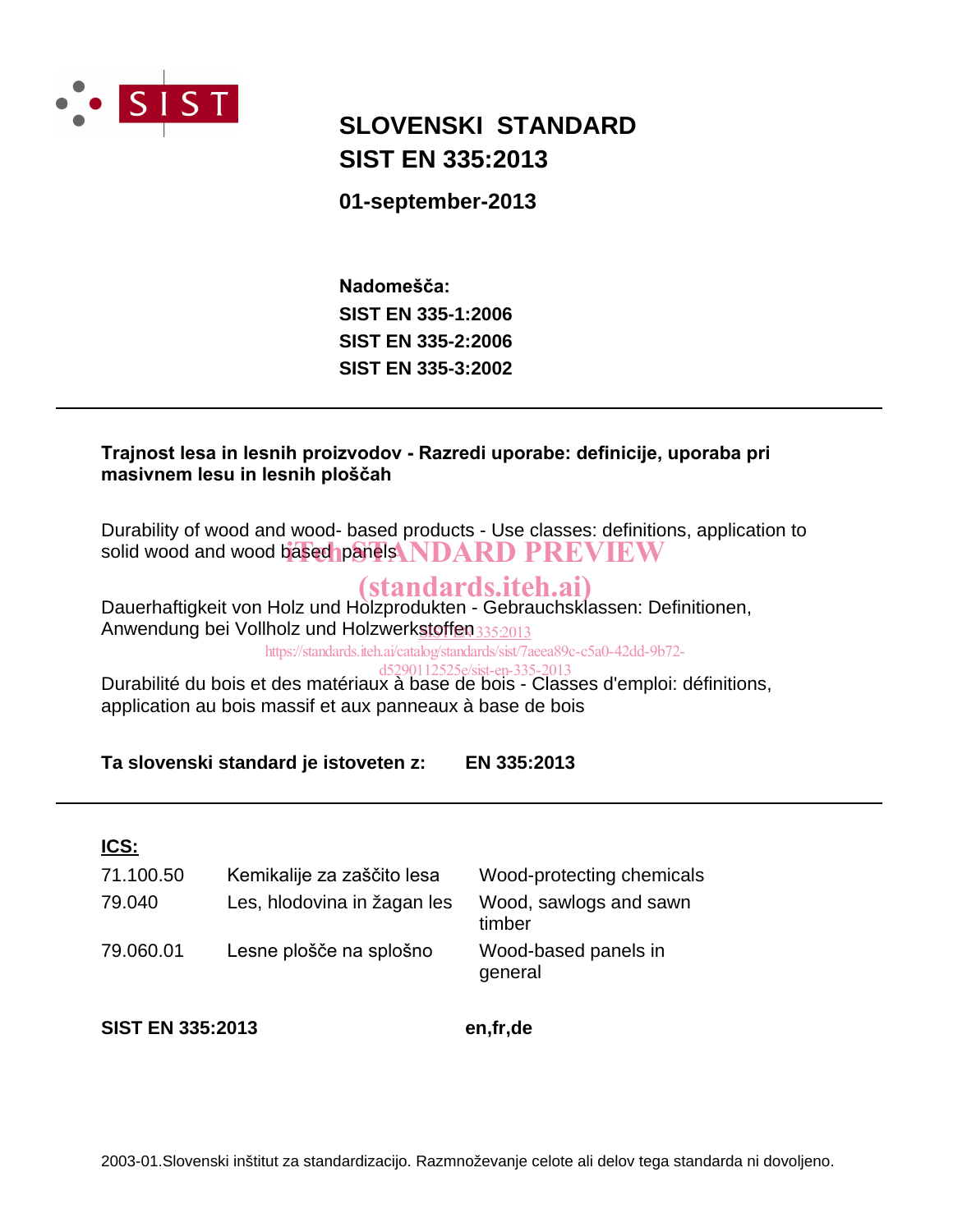

# iTeh STANDARD PREVIEW (standards.iteh.ai)

SIST EN 335:2013 https://standards.iteh.ai/catalog/standards/sist/7aeea89c-c5a0-42dd-9b72 d5290112525e/sist-en-335-2013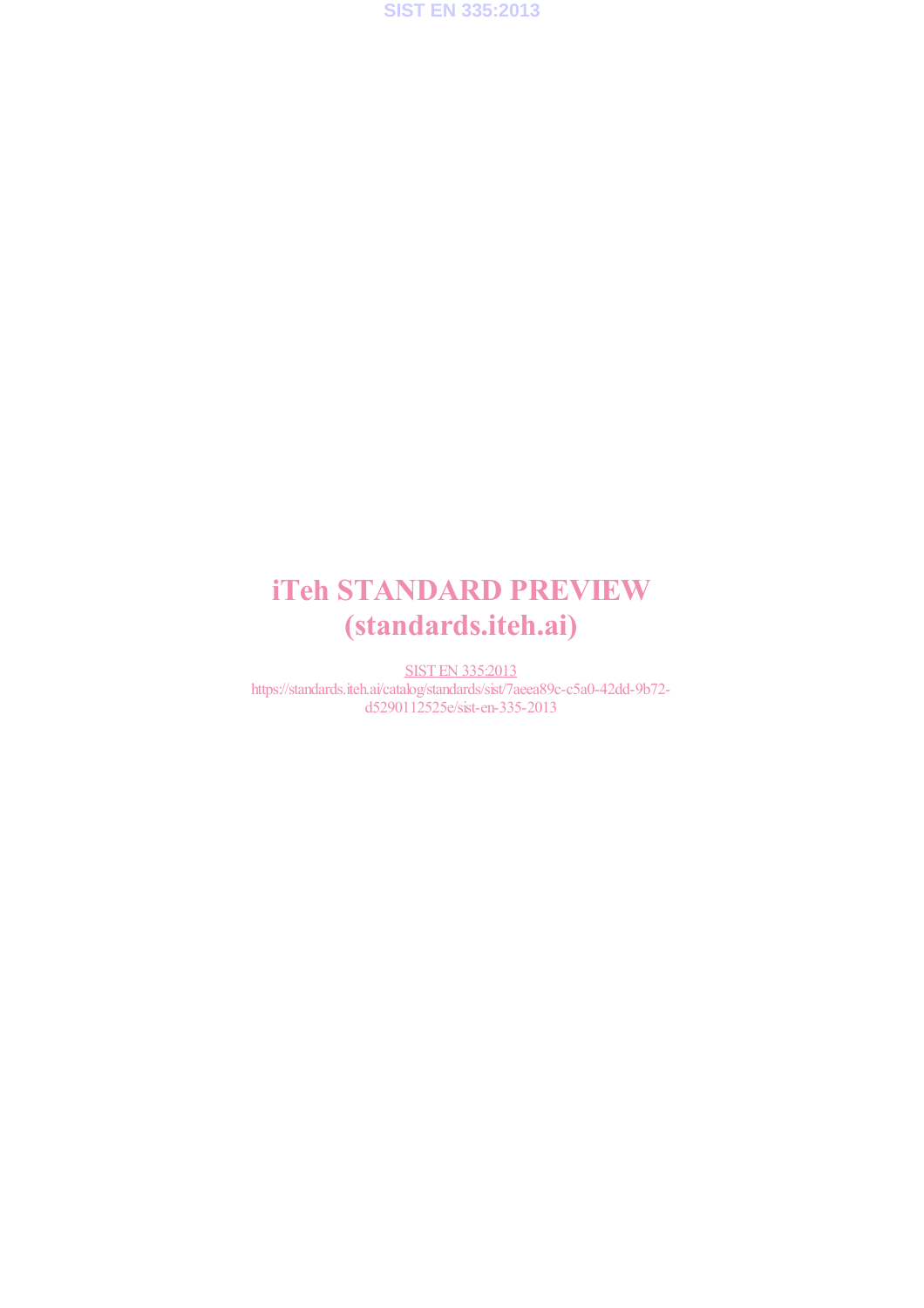#### **SIST EN 335:2013**

# EUROPEAN STANDARD NORME EUROPÉENNE EUROPÄISCHE NORM

## **EN 335**

March 2013

ICS 71.100.50; 79.040 Supersedes EN 335-1:2006, EN 335-2:2006, EN 335- 3:1995

English Version

### Durability of wood and wood-based products - Use classes: definitions, application to solid wood and wood-based products

Durabilité du bois et des matériaux à base de bois - Classes d'emploi: définitions, application au bois massif et aux matériaux à base de bois

Dauerhaftigkeit von Holz und Holzprodukten - Gebrauchsklassen: Definitionen, Anwendung bei Vollholz und Holzprodukten

This European Standard was approved by CEN on 5 February 2013.

CEN members are bound to comply with the CEN/CENELEC Internal Regulations which stipulate the conditions for giving this European Standard the status of a national standard without any alteration. Up-to-date lists and bibliographical references concerning such national standards may be obtained on application to the CEN-CENELEC Management Centre or to any CEN member.

This European Standard exists in three official versions (English, French, German). A version in any other language made by translation<br>under the responsibility of a CEN member into its own language and notified to the CEN under the responsibility of a CEN member into its own language and notified to the CEN-CENELEC Management Centre has the same status as the official versions.

### (standards.iteh.ai)

CEN members are the national standards bodies of Austria, Belgium, Bulgaria, Croatia, Cyprus, Czech Republic, Denmark, Estonia, Finland, Former Yugoslav Republic of Macedonia, France, Germany, Greece, Hungary, Iceland, Ireland, Italy, Latvia, Lithuania, Luxembourg, Malta, Netherlands, Norway, Poland, Portugal, Romania, Slovakia, Slovenia, Spain, Sweden, Switzerland, Turkey and United Luxembourg, Malta, Netherlands, Norway, Poland, Portugal, Romania, Slovenia, Spain, Swede Kingdom. https://standards.iteh.ai/catalog/standards/sist/7aeea89c-c5a0-42dd-9b72-

d5290112525e/sist-en-335-2013



EUROPEAN COMMITTEE FOR STANDARDIZATION COMITÉ EUROPÉEN DE NORMALISATION EUROPÄISCHES KOMITEE FÜR NORMUNG

**Management Centre: Avenue Marnix 17, B-1000 Brussels** 

Ref. No. EN 335:2013: E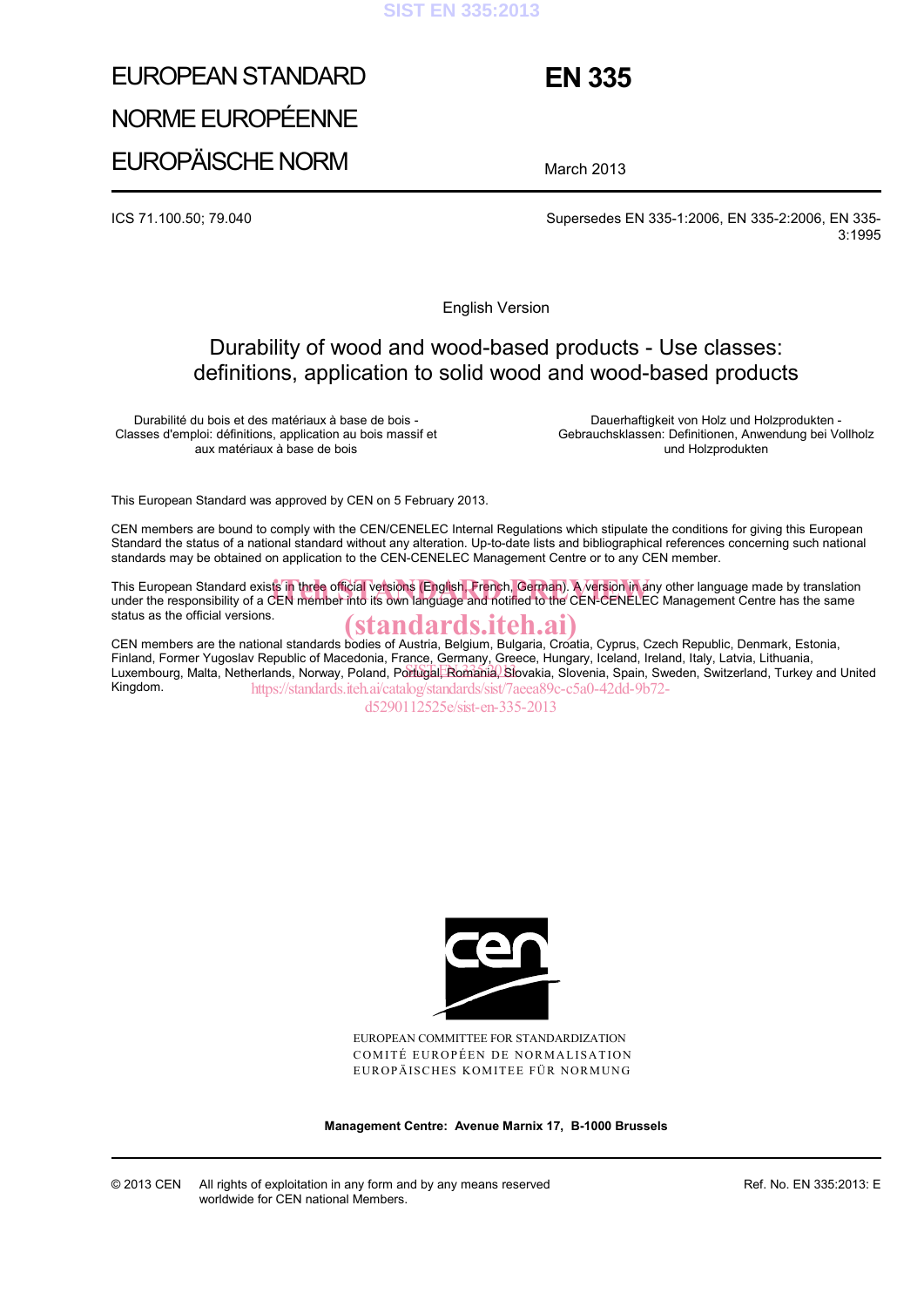## **Contents**

| $\mathbf{2}$                                                          |  |  |  |
|-----------------------------------------------------------------------|--|--|--|
| 3                                                                     |  |  |  |
| 4<br>4.1<br>4.2                                                       |  |  |  |
| 4.3<br>4.4<br>4.4.1                                                   |  |  |  |
| 4.4.2<br>4.4.3<br>4.5                                                 |  |  |  |
| 4.6<br>4.7<br>I UII D'I AINDAKD T'KEVTEW                              |  |  |  |
|                                                                       |  |  |  |
| C.1<br>C.2<br>C.2.1<br>C.2.2<br>C.2.3<br>C.3<br>C.3.1<br>C.3.2<br>C.4 |  |  |  |
|                                                                       |  |  |  |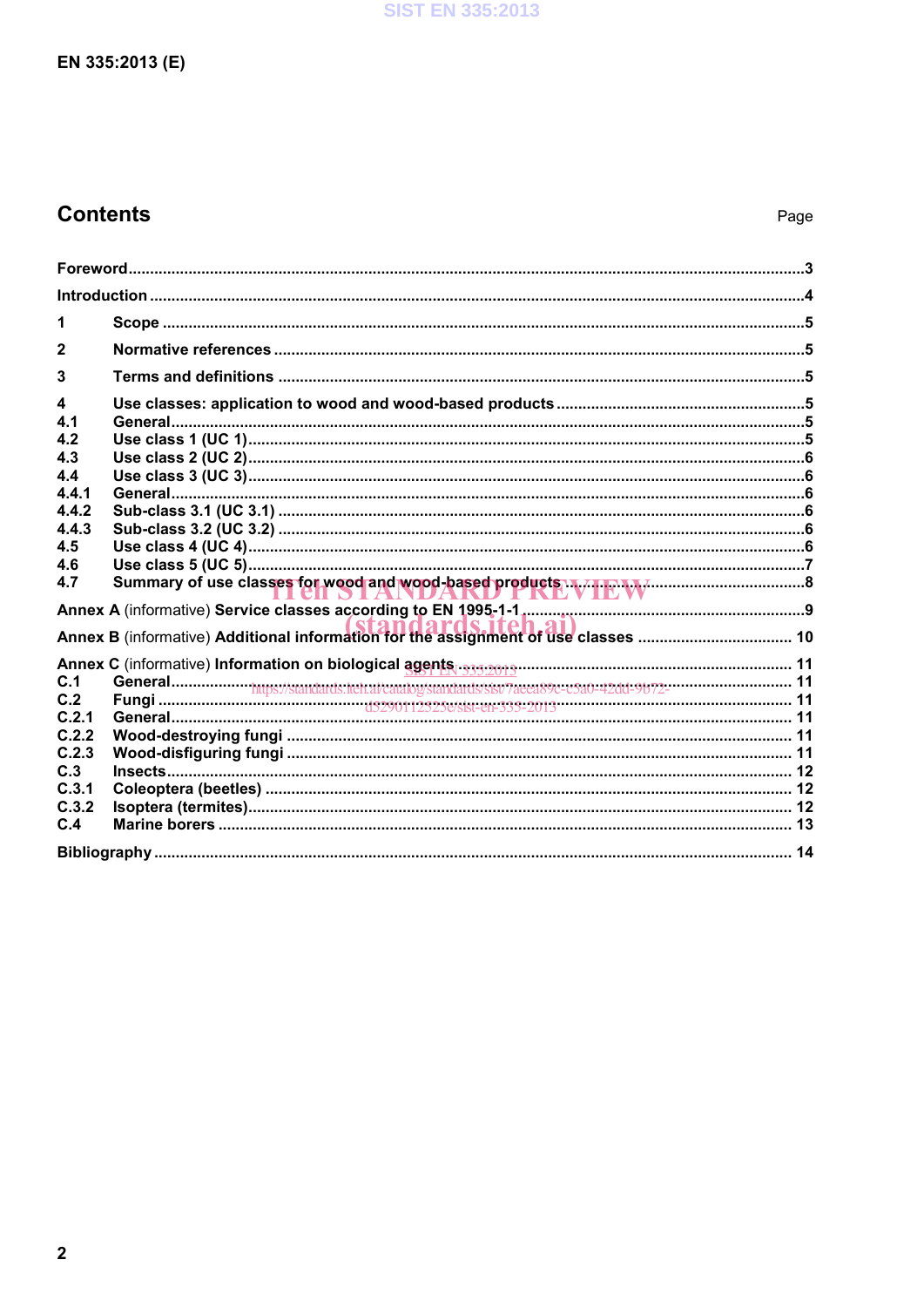### **Foreword**

This document (EN 335:2013) has been prepared by Technical Committee CEN/TC 38 "Durability of wood and wood-based products", the secretariat of which is held by AFNOR.

This European Standard shall be given the status of a national standard, either by publication of an identical text or by endorsement, at the latest by September 2013, and conflicting national standards shall be withdrawn at the latest by September 2013.

Attention is drawn to the possibility that some of the elements of this document may be the subject of patent rights. CEN [and/or CENELEC] shall not be held responsible for identifying any or all such patent rights.

This document supersedes EN 335-3:1995, EN 335-1:2006 and EN 335-2:2006.

Compared to EN 335, parts 1 to 3, the main modifications are as follows:

- 1) the former three parts of EN 335 have been combined;
- 2) the subclasses 3.1 and 3.2 have been redefined;
- 3) the subdivision of use class 4 has been omitted.  $\bf PREVIEW$

According to the CEN-CENELEC Internal Regulations, the national standards organisations of the following<br>countries are bound to implement this European Standard: Austria Belgium, Bulgaria, Croatia, Cyprus, Czech countries are bound to implement this European Standard: Austria, Belgium, Bulgaria, Croatia, Cyprus, Czech Republic, Denmark, Estonia, Finland, Former Yugoslav Republic of Macedonia, France, Germany, Greece, nopasho, Bohmani, Esteria, Timana, Tomper inggasaki persiste or macedonia, Transe, Somianj, Sreese,<br>Hungary, Iceland, Ireland, Italy, Latvia, Lith<del>uania, Luxembo</del>urg, Malta, Netherlands, Norway, Poland, Portugal, https://www.iteh.com/monthlood.com/monthlood.html<br>Romania, Slovakia, Slovenia, Spain, Sweden, Switzerland, Turkey and the United Kingdom. ie/sist-en-<sup>3</sup>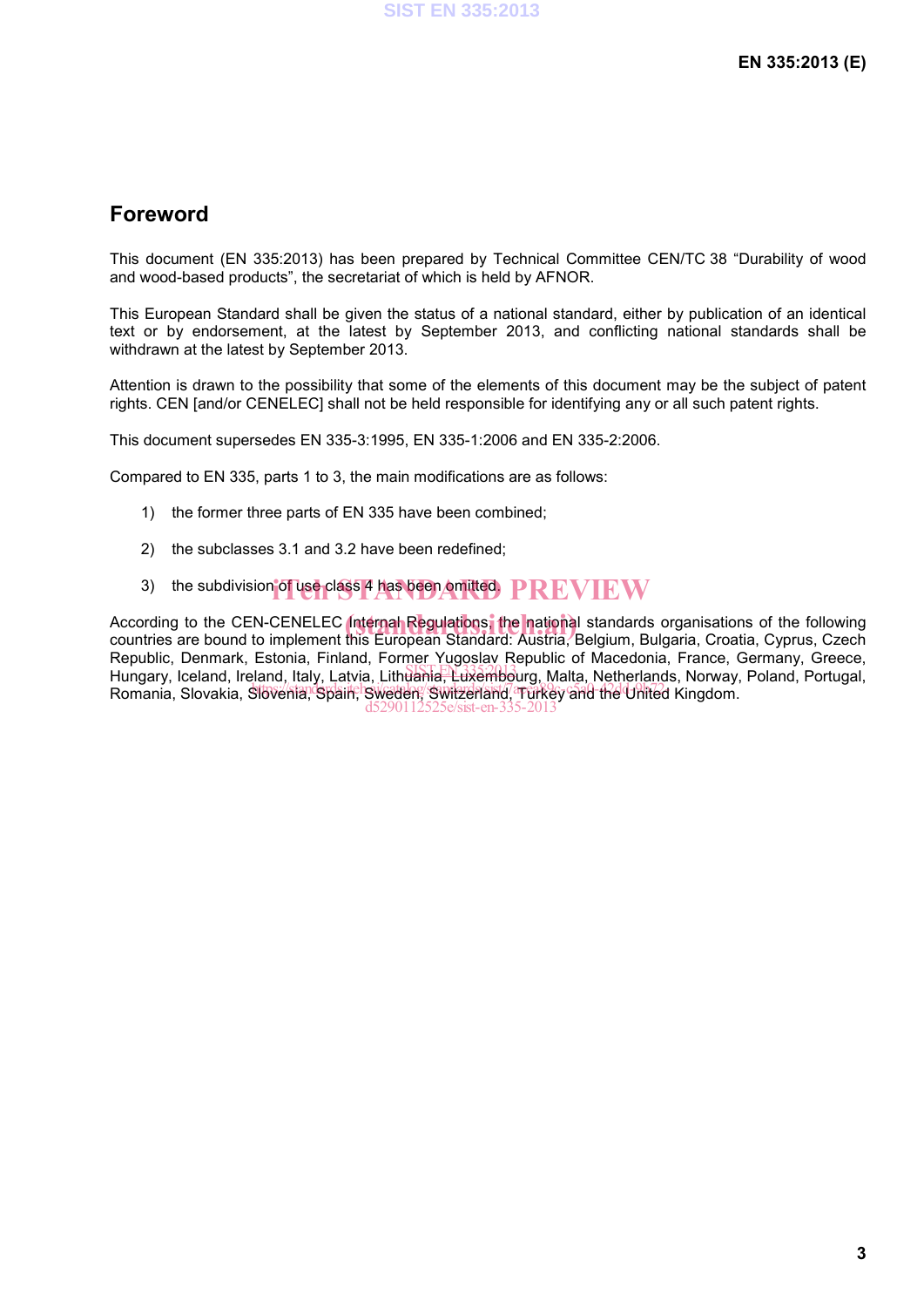### **Introduction**

This standard gives general definitions of use classes for different service situations and is relevant to solid wood and wood-based products.

This standard gives information on the biological agents that can attack wood and wood-based products in defined situations.

The possibility of alignment between the three service classes of Eurocode 5 (EN 1995-1-1) and the five use classes of EN 335 has been carefully studied. It is important to note that the two systems use different criteria to achieve different results.

Annex A gives guidance on relationships between use classes and service classes.

Annex B gives additional information for the assignment of use classes.

Annex C gives information on biological agents.

# iTeh STANDARD PREVIEW (standards.iteh.ai)

SIST EN 335:2013 https://standards.iteh.ai/catalog/standards/sist/7aeea89c-c5a0-42dd-9b72 d5290112525e/sist-en-335-2013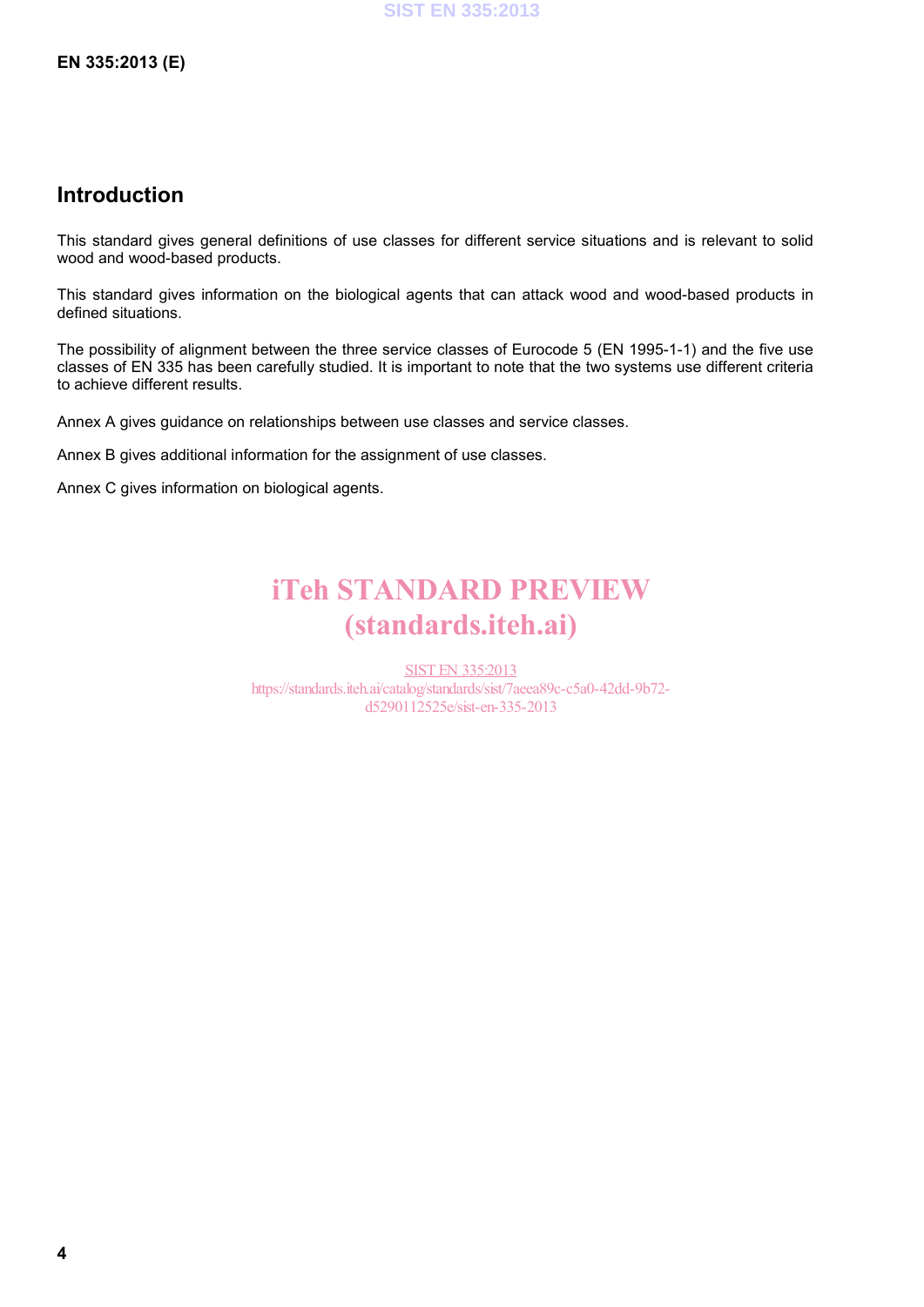#### **1 Scope**

This European Standard is applicable to solid wood and wood-based products.

This European Standard defines five use classes that represent different service situations to which wood and wood-based products can be exposed. This standard also indicates the biological agents relevant to each situation.

A use class is not a performance class and does not give guidance for how long wood and wood-based product will last in service.

#### **2 Normative references**

The following documents, in whole or in part, are normatively referenced in this document and are indispensable for its application. For dated references, only the edition cited applies. For undated references, the latest edition of the referenced document (including any amendments) applies.

EN 1001-2:2005, *Durability of wood and wood-based products — Terminology — Part 2:Vocabulary*

EN 1995-1-1, *Eurocode 5 — Design of timber structures — Part 1-1: General — Common rules and rules for buildings*

# **3 Terms and definitions STANDARD PREVIEW**

For the purposes of this document, the terms and definitions given in EN 1001-2:2005 and the following apply.

**3.1**

SIST EN 335:2013

**service situation** https://standards.iteh.ai/catalog/standards/sist/7aeea89c-c5a0-42dd-9b72 situation of exposure of the wood element in use osist-en-335-2013

#### **3.2**

**wood-based product**

any products containing wood

Note 1 to entry: For instance solid wood panel, laminated veneer lumber (LVL), plywood, oriented strand board (OSB), resin-bonded particleboard, cement-bonded particleboard or fibreboard, modified wood are wood-based products.

#### **4 Use classes: application to wood and wood-based products**

#### **4.1 General**

The differences between the use classes are based on differences in environment exposures that can make the wood or wood-based products susceptible to biological deterioration.

NOTE Border line and extreme cases of use of wood and wood-based products exist. This can cause the assignment of a use class that differs from that defined in this standard (see Annex B).

#### **4.2 Use class 1 (UC 1)**

Situations in which the wood or wood-based product is inside a construction, not exposed to the weather and wetting.

The attack by disfiguring fungi or wood-destroying fungi is insignificant and always accidental.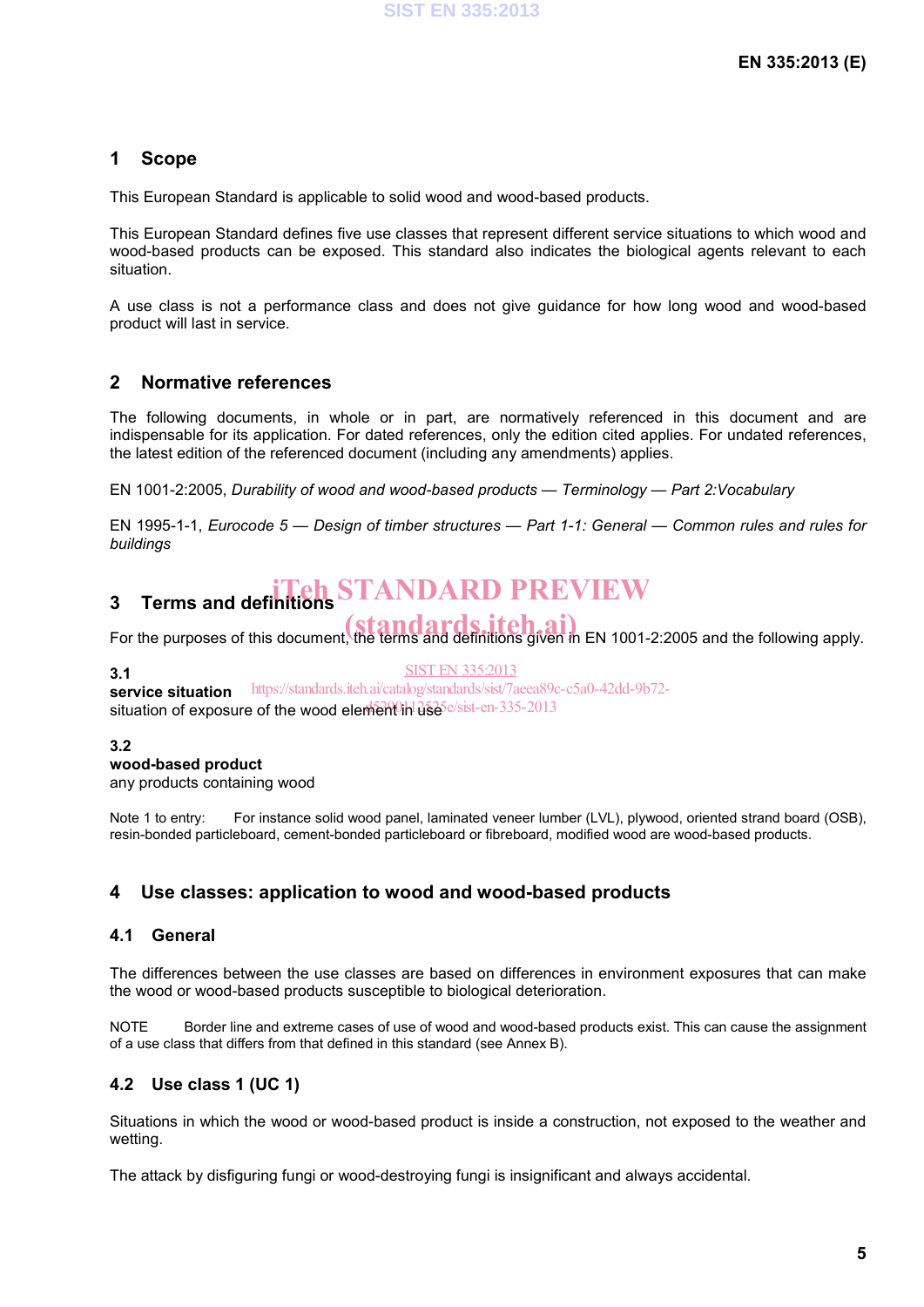Attack by wood-boring insects, including termites, is possible although the frequency and importance of the insect occurrence depends on the geographical region<sup>1)</sup>.

#### **4.3 Use class 2 (UC 2)**

Situations in which the wood or wood-based product is under cover and not exposed to the weather (particularly rain and driven rain) but where occasional, but not persistent, wetting can occur.

In this use class, condensation of water on the surface of wood and wood-based products may occur.

Attack by disfiguring fungi and wood-destroying fungi is possible.

Attack by wood-boring insects, including termites, is possible although the frequency and importance of the insect risk depends on the geographical region $<sup>1</sup>$ .</sup>

#### **4.4 Use class 3 (UC 3)**

#### **4.4.1 General**

Situations in which the wood or wood-based product is above ground and exposed to the weather (particularly rain).

Attack by disfiguring fungi and wood-destroying fungi is possible.

Attack by wood-boring insects, including termites, is possible although the frequency and importance of the insect risk depends on the geographical region<sup>1)</sup>. (standards.iteh.ai)

A large variety of in-use situations exists and, when relevant, use class 3 may be divided into two sub-classes use class 3.1 and use class 3.2. SIST EN 335:2013

NOTE Decay risk depends on the climatic itch ai/catalog/standards/sist/7aeea89c-c5a0-42dd-9b72-<br>NOTE Decay risk depends on the climatic and other in-use conditions (temperature, RH, rainfall, structural conditions, design details and maintenance provisions). d5290112525e/sist-en-335-2013

#### **4.4.2 Sub-class 3.1 (UC 3.1)**

In this situation the wood and wood-based products will not remain wet for long periods. Water will not accumulate.

NOTE This may be achieved by, for example, a maintained and suitable coating, or by design or orientation of components to shed water or to dry quickly.

#### **4.4.3 Sub-class 3.2 (UC 3.2)**

In this situation the wood and wood-based products will remain wet for long periods. Water may accumulate.

NOTE Components are not designed or orientated to shed water or dry quickly.

#### **4.5 Use class 4 (UC 4)**

A situation in which the wood or wood-based product is in direct contact with ground and/or fresh water.

Attack by disfiguring fungi and wood-destroying fungi is possible.

 <sup>1)</sup> If national standards do not specify the risk of insect attack, local or national experts should be consulted for advice on the risk of insect attack.